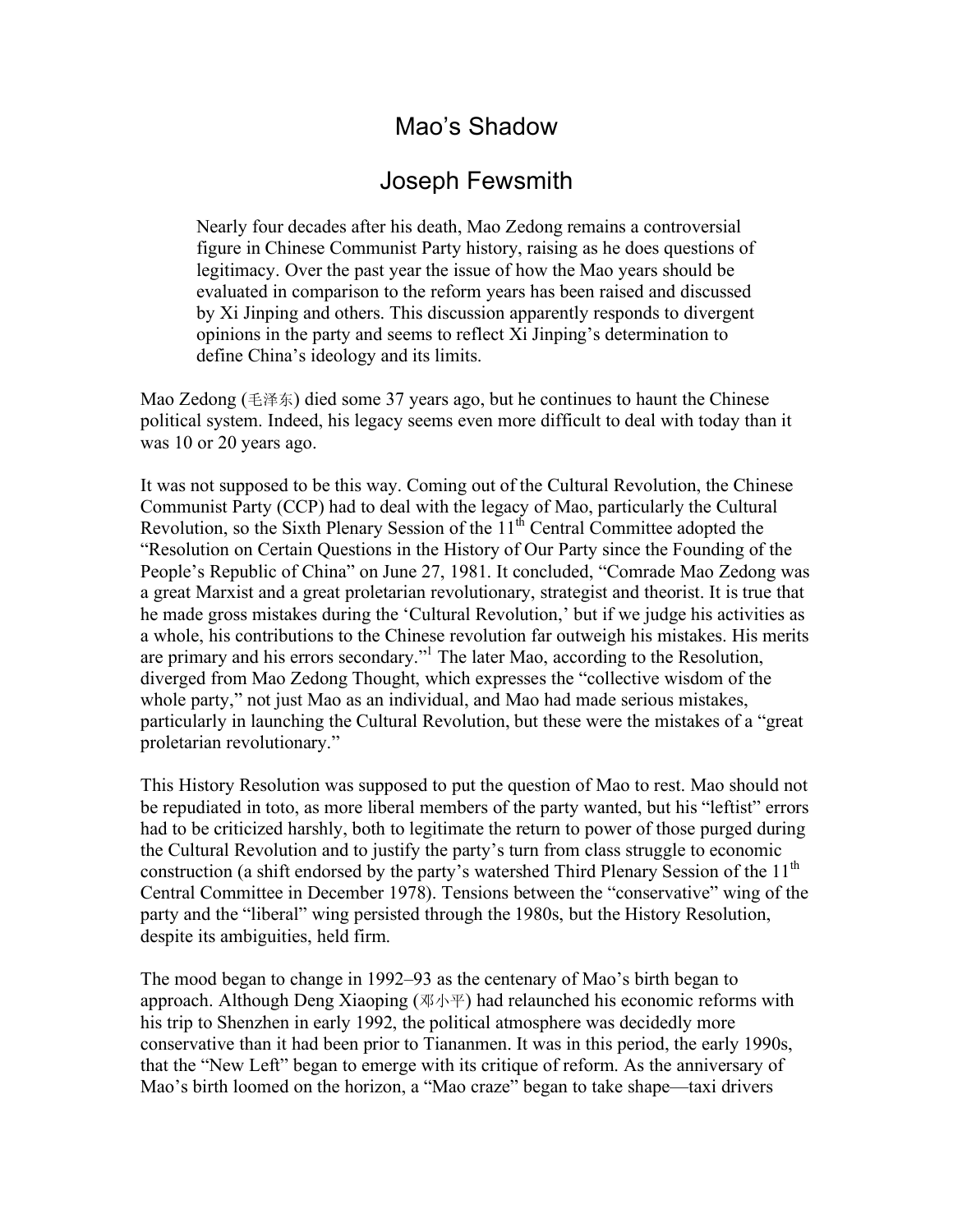hung images of Mao in their cars to "protect" them from injury, a million Chinese visited Mao's home village of Shaoshan, and Cultural Revolution era songs became best sellers.

The long speech Jiang Zemin (江泽民), then general secretary of the party, gave at a meeting to commemorate Mao's birth stuck closely to the History Resolution, picturing Deng's program as firmly correcting Mao's mistakes, particularly the Cultural Revolution, but nevertheless growing organically out of Mao Zedong Thought. Deng Xiaoping, Jiang told the gathering, "proves himself to be Comrade Mao Zedong's loyal comrade-in-arms, as well as the most prominent heir to and developer of Mao Zedong Thought. . . . Comrade Deng Xiaoping's theory of building socialism with Chinese characteristics inherits, enriches, and develops Mao Zedong Thought and raises it to a new height."<sup>2</sup>

Hu Jintao's (胡锦涛) task in 2003, on the 110<sup>th</sup> anniversary of Mao's birth, was made more complex because he had to argue that Jiang Zemin's "Three Represents" (that the party represents the advanced productive forces, advanced culture, and the fundamental interests of the vast majority of the people), which legitimized entrepreneurs joining the CCP, were also part of the continuous development of Mao Zedong Thought. Hu told his listeners that Mao Zedong Thought, Deng Xiaoping Theory, and the important thinking of the "Three Represents" had each emerged "in the face of different historical tasks during different historical periods" but were nevertheless "all infused with the worldview and methodology of dialectical materialism and historical materialism." Having performed the necessary theoretical gymnastics, Hu quickly moved on to justify the party line of pursuing "economic construction as the central task." "Today," Hu concluded in his best bureaucratic flourish, "the baton of history has passed into our hands. The best way for us to cherish the memory of Comrade Mao Zedong is to continue to advance the great cause painstakingly pioneered by revolutionaries of the older generation and continue to compose the epic of achieving the Chinese nation's great rejuvenation."<sup>3</sup>

Four years later, however, the tension between the Maoist legacy and the contemporary reform period—with its attending issues of income inequality, corruption, and sense of social injustice—had become great enough that some people wanted to deal with the issue more directly, in an apparent effort to give a higher evaluation of Mao. The issue arose in 2007 as preparations for the 17<sup>th</sup> Party Congress got under way. Zhu Jiamu (朱佳 木), then at the Central Documents Research Office (中共中央文献研究室), wrote an essay called "Understanding the Implications of Socialism with Chinese Characteristics from the Perspective of the Historical Essence and Mutual Relationship between the Two Periods before and after Reform and Opening" (从改革开放前后两个时期的力历史性质及其相 互关系上认识中国特色社会主义道路的内涵).

Zhu Jiamu's concern was obviously with what he considered to be the growing influence of the "right." As he put it, "Now we must resist those from the right who would negate the first 30 years of New China." Similarly he wrote that the party must "be aware of and guard against the splitist, penetrating, and treasonist (颠覆) activities of hostile forces, domestic or foreign."4 At a 2008 meeting to celebrate the publication of a book, Zhu reportedly said that domestic and foreign enemies work to overthrow socialist systems by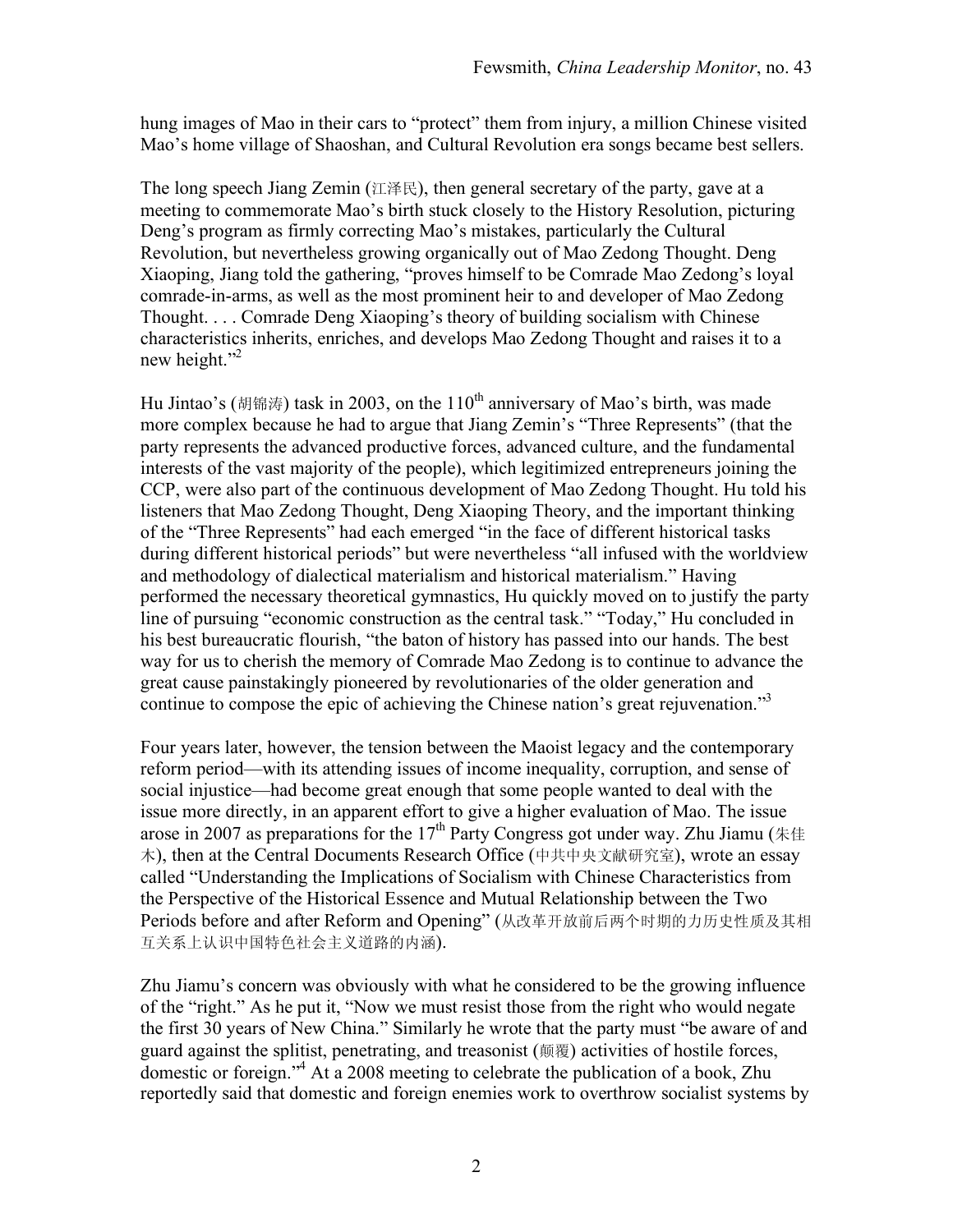demonizing leaders—that's what the Soviet Union did to Stalin, and then to Lenin—and then the party and state collapsed. $5$ 

It was important from Zhu's point of view that people understand how the two 30-year periods were related. He argued, "if the first 30 years of New China had not provided the fundamental political premise, then it was unimaginable that the path of socialism with Chinese characteristics could have been opened up." If one negated the first 30 years because of the mistakes made, then the 60-year history of the PRC would be "dismembered" and there "would be no way to understand how the 30 years prior to reform and opening had made such glorious accomplishments."6 Zhu's evaluation did two things. First, it explicitly raised the idea of the "two 30 year" periods, which previous evaluations had avoided, apparently because doing so highlighted the degree to which reform and opening were moving away from the Maoist period (even if reform remained politically and ideologically conservative). Second, in talking about the accomplishments of the Maoist period and how important it was in providing a political and material basis for reform, Zhu was obviously giving the Maoist period a more positive evaluation than had the History Resolution. Some argue that the Institute of Contemporary China Studies 当代中国研究所, to which Zhu moved as deputy director in 1999, would like to have the History Resolution revised.<sup>7</sup>

Zhu apparently forwarded his ideas to the party center prior to the  $17<sup>th</sup>$  Party Congress, but Jiang Zemin opposed any tampering with the judgment the party had laid down in the History Resolution. Reportedly Jiang, who had retired at the  $16<sup>th</sup>$  Party Congress in 2002, wrote a letter to the central leadership saying that it was still important to clearly highlight the reform period as correct. According to Jiang, "The former 30 years were up and down; the latter 30 years were ones of stable development. The former 30 years provide many experiences and lessons that needed summing up; the latter 30 years were largely successful."<sup>8</sup>

Whatever debate on the history issue went on before the  $17<sup>th</sup>$  Party Congress, there was no change in the party's position, as reflected in the Congress report. Although Hu started by saying, "We must always remember that the great endeavor of reform and opening up is conducted on the basis of the party's first-generation collective leadership with Comrade Mao Zedong as its core," he quickly followed up stating bluntly, "Faced with the perilous situation caused by the 10-year-long Cultural Revolution, the party's secondgeneration leadership collective adhered to emancipating the mind and seeking truth from facts; scientifically evaluated Comrade Mao Zedong and Mao Zedong Thought with tremendous political courage and theoretical courage; completely negated the erroneous theory and practice of taking class struggle as the key link; [and] made the historic decision on shifting the focus of the party's work to economic constriction and carrying out reform and opening."<sup>9</sup>

### A New Tone

Following more than two decades of thinking about how precisely to handle the memory of Mao and the increasingly divergent paths of the Maoist and post-Maoist eras, Xi Jinping ( $\exists \mathfrak{H} \mathfrak{F}$ ) finally raised the issue directly. On January 5, Xi gave a talk to new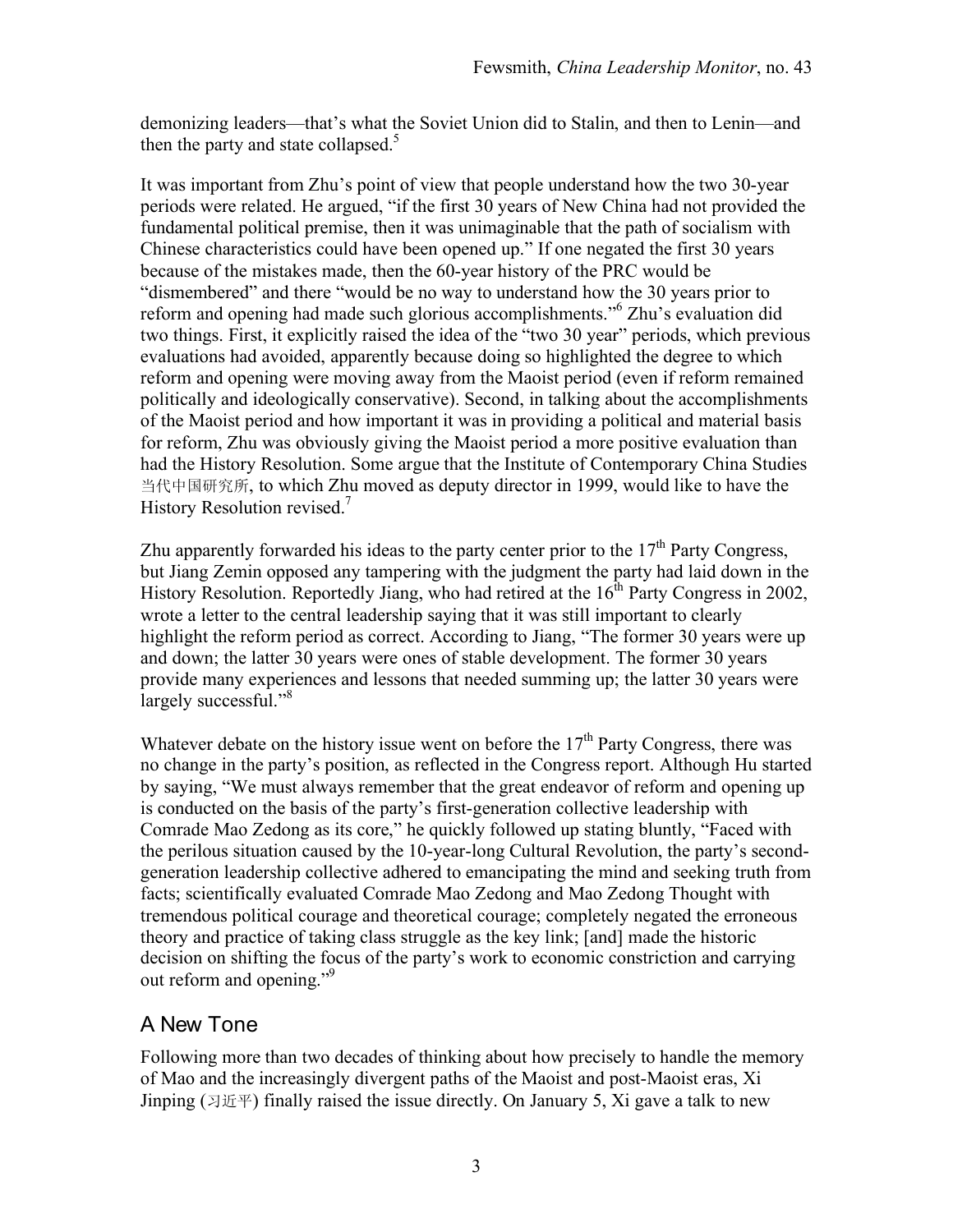members of the Central Committee. Xi started by stating firmly that the spirit of the 18<sup>th</sup> Party Congress could be summed up in one point: the need to uphold and develop socialism with Chinese characteristics. But in reaffirming the Dengist path, Xi gave it a new twist. He pointed out,

In carrying out the construction of socialism by our party, leaders, and people, there have been the two periods, [namely that] before reform and opening and [that] after reform and opening up. These two periods are mutually related but also have major differences, but in essence they are our party's, leaders', and people's practical explorations in carrying out the construction of socialism. Socialism with Chinese characteristics was opened up by the new period of reform and opening, but it was opened up on the foundation of the socialist fundamental system that had already been established and the more than 20 years in which construction had been carried out. Although the ideological direction, orientation, and policies of these two historical periods carrying out socialist construction had major differences, they cannot be cut apart. Even more, they are not in opposition. One cannot use the historical period following reform and opening to negate the historical period prior to reform and opening, and one cannot use the historical period prior to reform and opening to negate the historical period following reform and opening.<sup>10</sup>

Although Xi emphasized the need to continue to develop socialism with Chinese characteristics, his explicit recognition of the issue of there being two periods of socialist construction and his emphasis on the indivisibility of the two periods in PRC history was new. Indeed, Xi's exposition went beyond the  $18^{th}$  Party Congress in explicitly distinguishing between the two periods. The  $18<sup>th</sup>$  Party Congress had said:<sup>11</sup>

In the process of exploration, although the party experienced serious setbacks, the unique and tremendous theoretical achievements it made provided valuable experience, theoretical preparations, and material basis for pioneering socialism with Chinese characteristics in the new historical period.

The party's second generation of central collective leadership, with Comrade Deng Xiaoping as the core, led the whole party and all ethnic groups of the nation to profoundly sum up the positive and negative sides in the experience of building socialism in China. They drew on the experiences in the history of socialism in the world and made the historic policy decision of shifting the center of the party's and country's work into economic construction and implementing reform and opening up. They profoundly revealed the nature of socialism, established the basic line for the primary stage of socialism.

One cannot be certain that Xi was picking up Zhu Jiamu's thesis<sup>12</sup>—there may have been many people who thought addressing this issue was important—but it is important to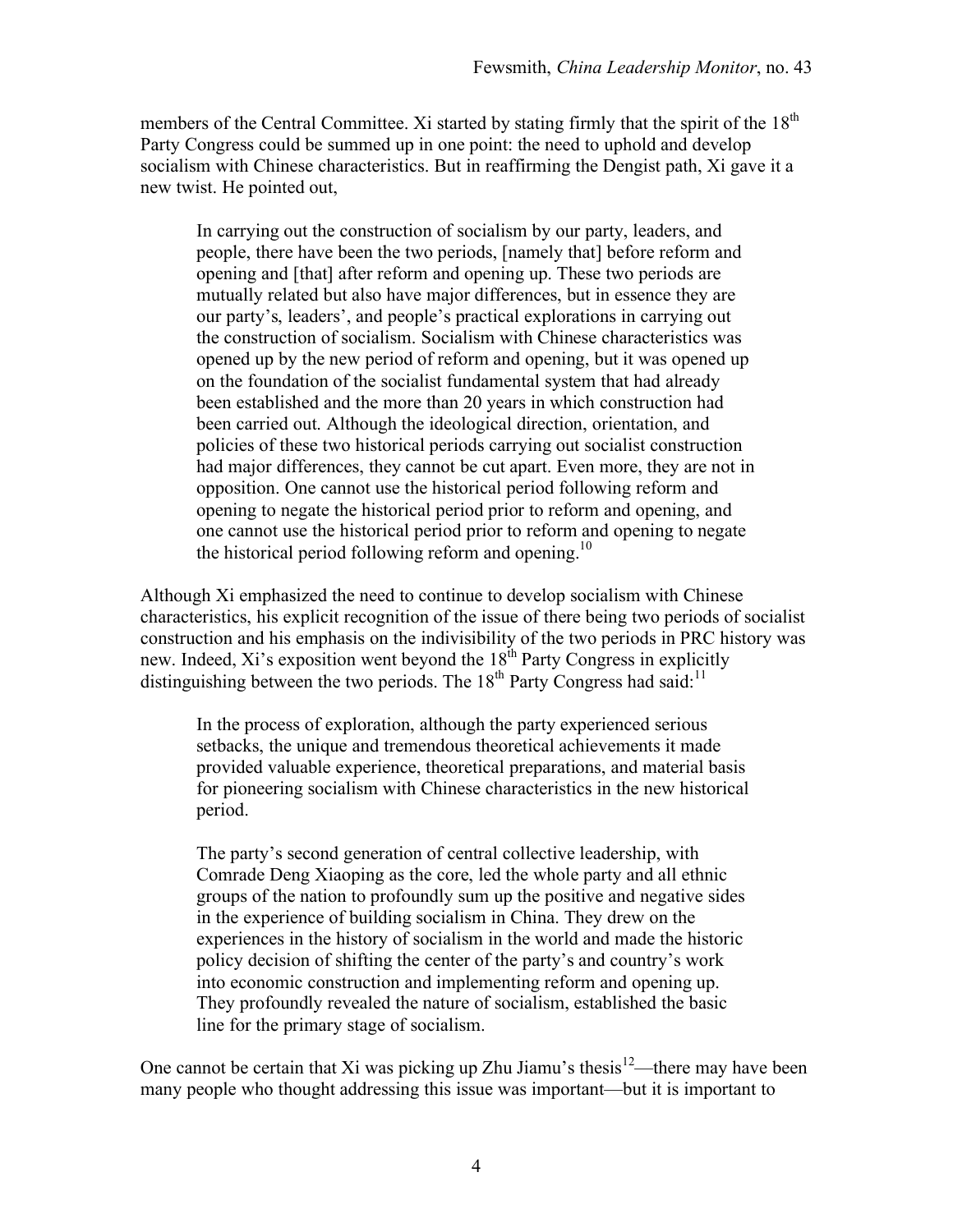consider why the distinction between the two 30-year periods was not accepted by the party in 2007 when Zhu Jiamu raised it (and Jiang Zemin apparently rejected it), but now Xi has thought it important to address. Obviously the political atmosphere in China had changed since Zhu Jiamu raised his proposal in 2007.

Readers of the *China Leadership Monitor* will recall that after the *Southern Weekend* (南 方周末) incident in January 2013 in which the paper had run a New Year's editorial headlined "China's Dream Is the Dream of Constitutional Government," the General Office promulgated "Document No. 9" in March to lay down clear limits on major ideological issues. Among those was "historical nihilism." According to the document, "Recently some people have seized on the occasion of Comrade Mao Zedong's 120th birthday anniversary to negate Mao Zedong Thought's scientific value and guidance role. Some people have separated the two historical periods, before and after reform and opening, and even pit one period against the other, or have used the historical period after reform and opening up to negate the historical period prior to reform and opening up, or used the historical period prior to reform and opening up to negate the historical period after reform and opening up. The crux of historical nihilism lies in the attempt to negate the history of the CPC and New China and to fundamentally negate the CPC's historical position and role, thereby further negating the legality of the CPC's prolonged governance."<sup>13</sup>

It was shortly after the promulgation of Document No. 9 that *Red Flag Drafts* (红旗文稿), published by *Qiushi* (求实), took the lead in attacking "constitutional government."14 In the same period, *Red Flag Drafts* also published an article by the conservative former deputy head of CASS, Li Shenming 李慎明, called "To say that Mao Zedong could only engage in class struggle is a misunderstanding" (说毛泽东只会搞阶级斗争是误解). In the early 1980's Li worked in the Research Office of the Secretariat, an organ then headed by Deng Liqun. Then for nearly a decade he worked as Wang Zhen's secretary. So his background is very similar to that of Zhu Jiamu. In any case, in that article he gave a fullthroated (if poorly written) defense of Mao, and he sharply attacked critics, including especially Li Zhishui's *The Private Life of Mao Zedong* and Chang Rong, *Mao: A Biography*, both of which have been influential in China. In attacking critics of Mao, Li says their criticisms are not based on ignorance or confusion but rather on them having ulterior motives and even plots—namely to bring down the socialist system in China by first blackening its leaders.<sup>15</sup>

Finally, in November, on the day before the Third Plenum opened, Beijing seemed to lay down an authoritative interpretation of the history issue when *People's Daily* published a full-page article by the CCP Central Party History Research Office (中央中共党史研究办 公室) entitled, "Correctly view the two historical periods, before and after reform and opening" (正确看待改革开放前后两个时期). The article argued forcefully, "We must fully affirm the results of exploration and the tremendous achievements in the historical period before reform and opening." It was very careful not to violate the parameters of the History Resolution, saying that the Cultural Revolution "brought untold disasters to the party, state, and the people of all nationalities," but nevertheless warned against "deliberately negating Comrade Mao Zedong's mistakes in his later years, much less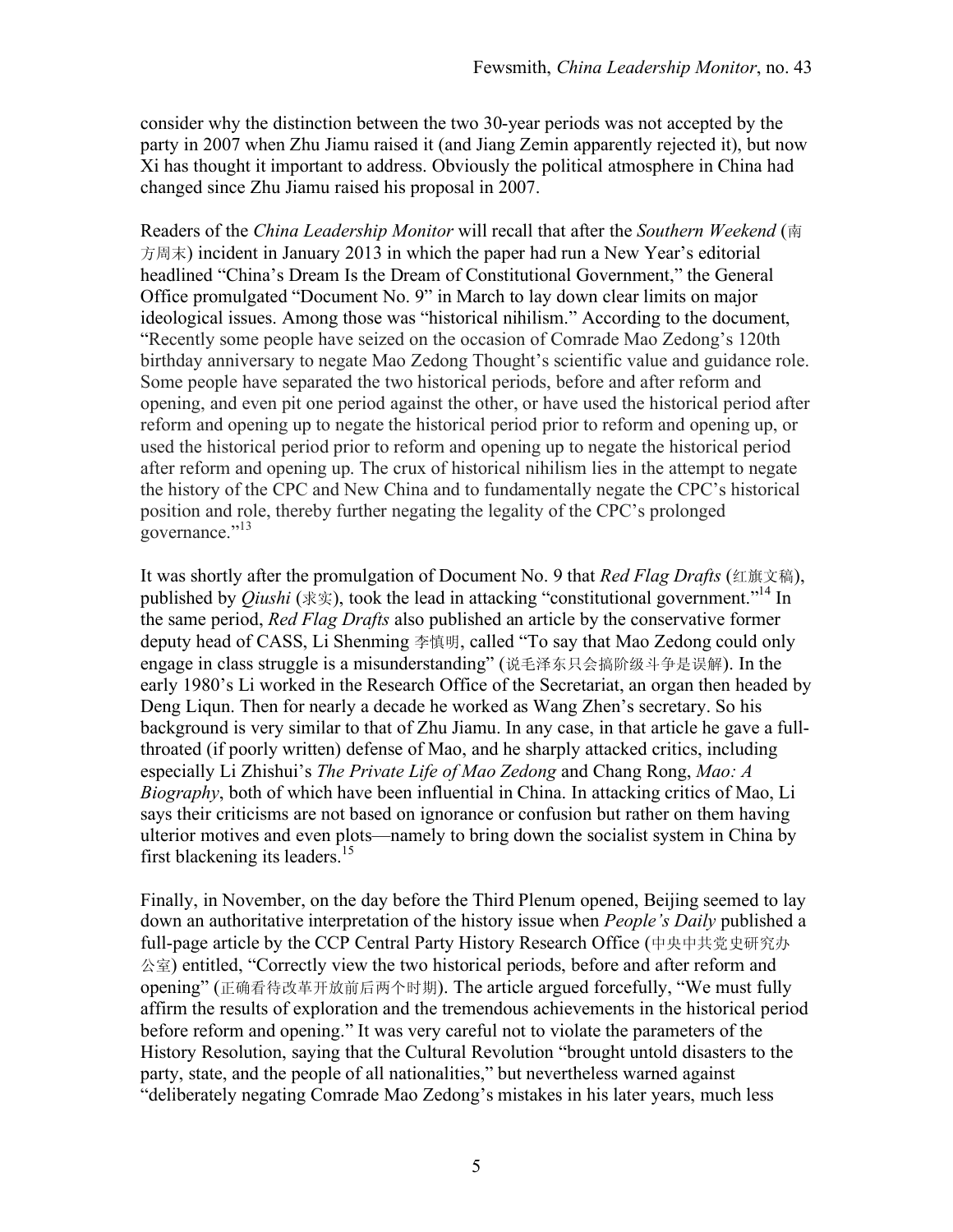completely negating Comrade Mao Zedong and Mao Zedong Thought." On the contrary, the "two historical periods" (i.e., before and after reform) "are never separated from each other, let alone fundamentally opposed to each other."<sup>16</sup>

The importance of correct understanding, the article said, was not just a matter of understanding history but was a "political issue in reality"—"Failure to properly handle the important political issue will create serious political consequences." Specifically, the article invoked the specter of the disintegration of the Soviet Union, which seems to be a particular obsession of the current leadership. "One important reason for the disintegration of the Soviet Union and the collapse of the CPSU [Communist Party of the Soviet Union] is the complete negation of the history of the Soviet Union and the CPSU, the negation of Lenin and other leading figures, and the practice of historical nihilism, which confused people's minds."<sup>17</sup>

## Mass Line

The discussion on the place of Mao Zedong in history is related closely to the emphasis that Xi Jinping has placed on the mass line over the past year. Indeed for Xi, it is the mass line and the practice of "democracy" that has connected the periods before and after reform. So, as he raised the history issue, he also presided over a Politburo meeting on April 19 to make arrangements for the mass line education movement that would roll out over the next several months. Shortly thereafter, the party adopted the "Opinion Regarding the In-Depth Party-Wide Implementation of the Party's Mass Line Education and Practice Campaign" (中共中央关于在全党深入开展党的群众路线教育实践活动的意见), 18 and on June 18 Xi Jinping addressed a conference on the mass line education campaign, warning that corruption and "separation from the masses" (脱离群众) were reflected in the "four [bad] styles of formalism, bureaucratism, hedonism, and extravagance."19

It is important to note that there was pushback from some quarters in the party. In July the *Study Times* (学习时报), published by the Central Party School, ran an article that argued that understandings of the mass line must evolve with the times. In particular, it pointed to the increasing sense of citizenship in contemporary China. "A citizen," the author wrote, "is a constitutional and legal category," and, as consciousness of this concept has increased, cadres can only maintain the interests of the people through the "continuous strengthening of the democratic rule of law" and "under institutional constraints." Otherwise, "if the 'mass line' is just a tool used by leading bodies and leading cadres to achieve their own goals and tasks . . . then the momentum of the 'mass line' will be difficult to sustain."<sup>20</sup>

Needless to say, this concern with citizenship and the rule of law was not reflected in more conservative outlets, particularly the party's theoretical journal, *Seeking Truth* (求 实).

## Mao's 120th Birthday

On December 26, 2013, Xi Jinping addressed a symposium commemorating the  $120<sup>th</sup>$ anniversary of Mao's birth and both summed up of the discussion on party history that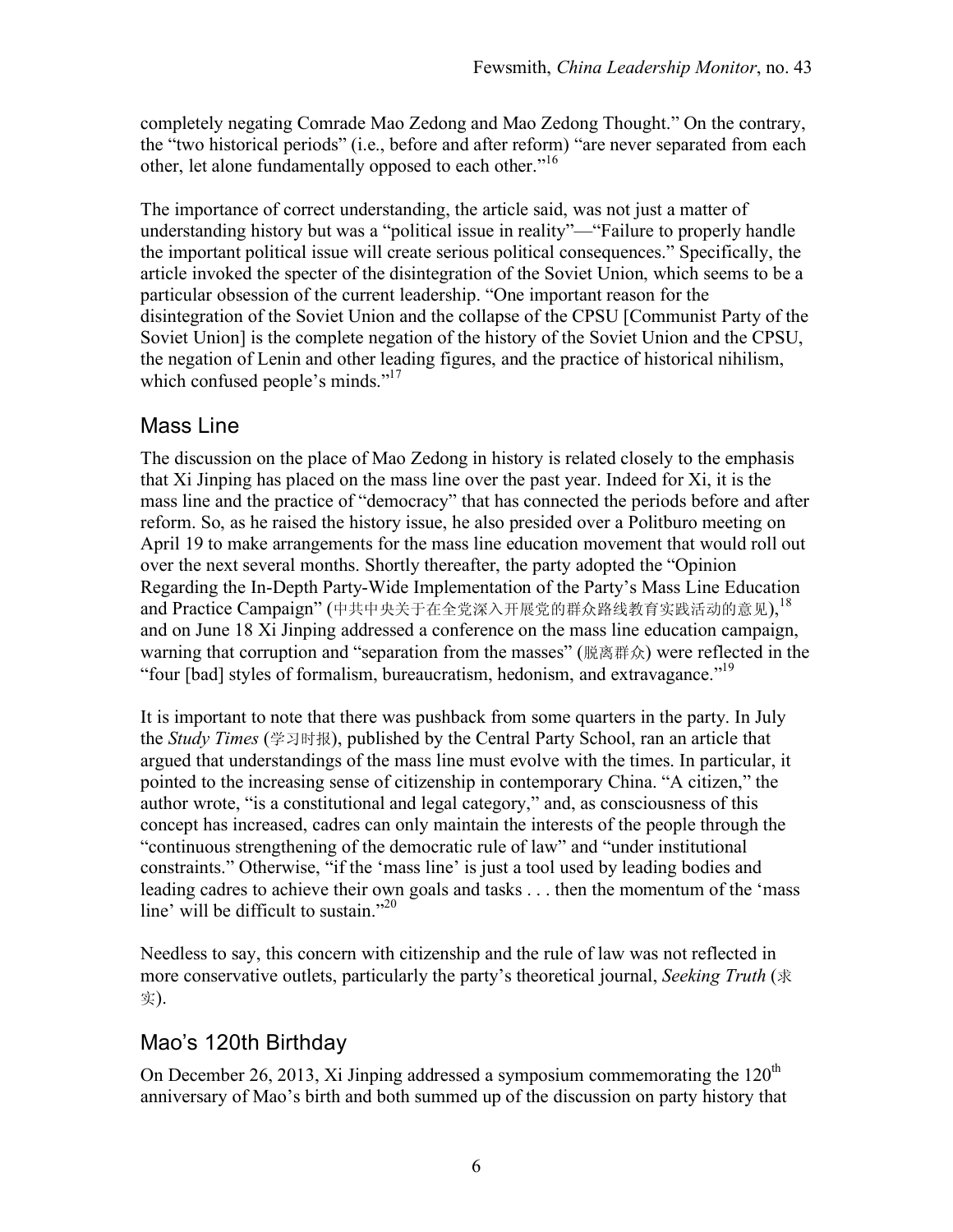had unfolded over the previous year and also reinforced his patriotic message about the "rejuvenation of the Chinese nation." The early part of his speech rehearses the themes of the "Road to Renaissance" exhibit at the Revolutionary History Museum, going from the Opium War to the Taiping Rebellion, the Reform Movement of 1898, and the 1911 Revolution until Mao Zedong and the CCP finally found the route to revolutionary success. And that success laid the foundation for China to "catch up in great strides with the trends of the development of the times." Thus, Xi concluded, repeating one of the important themes of the previous year, "The practice and exploration of socialism before reform and opening up was the position from which our party and people grasped reality and created the future in the new historical period. Without these to provide historical experience, both positive and negative, and without the ideological achievements, material achievements, and institutional achievements they accumulated, reform and opening up could not have advanced smoothly."21

#### **Implications**

The discussion of the "two periods" brought more explicit attention to the Maoist era than had been paid at any time since the passage of the History Resolution in 1981. This discussion was very careful not to go beyond the judgments of that document, yet at the same time it reemphasized in a way not previously done in the reform era the importance of the Maoist era in laying the foundation of the PRC.

One reason for doing so is outlined quite explicitly by the November 8 commentary, which argues that without defending the Maoist period there would be a political crisis that would threaten the basis of CCP rule. This defense reflects a palpable obsession with the demise of the Soviet Union that has been prominent throughout Xi Jinping's first year of rule. Readers will recall Xi's internal speech in December 2013 in which he said that the Soviet Union fell because, "In the end nobody was a real man, nobody came out to resist."<sup>22</sup> As noted above, concern with the fate of the Soviet Union was reflected in Document No. 9 and the criticism on "national nihilism." This concern with the breakup of the Soviet Union was also reflected in a propaganda film that cadres were encouraged to watch that reviewed the deprivations citizens have suffered since the fall of the Soviet Union.<sup>23</sup> And in October 2013 a "Ren Zhongping" (short for "Important Commentary from People's Daily" [人民日报重要评论]) said unusually bluntly, "Today, the Soviet Union, with its history of 74 years, has been gone for 22 years. For more than two decades, China has never stopped reflecting on how the communist party and nation were lost by the Soviet Communists."<sup>24</sup>

This focus on the demise of the former Soviet Union seems to reflect state-societal problems in China. As the same Ren Zhongping article put it, "Today, the style of the elder generation has been reduced to memory. Many of the new generation of leading cadres, who have grown up during a relatively favorable period of peacetime, lack an immediate sense of the close dependence between the party and the masses, the flesh and blood ties of life and death. Some people one-sidedly stress 'elite governance of the nation' and 'governance of the nation by experts.' They forget the masses are fundamental $^{1,25}$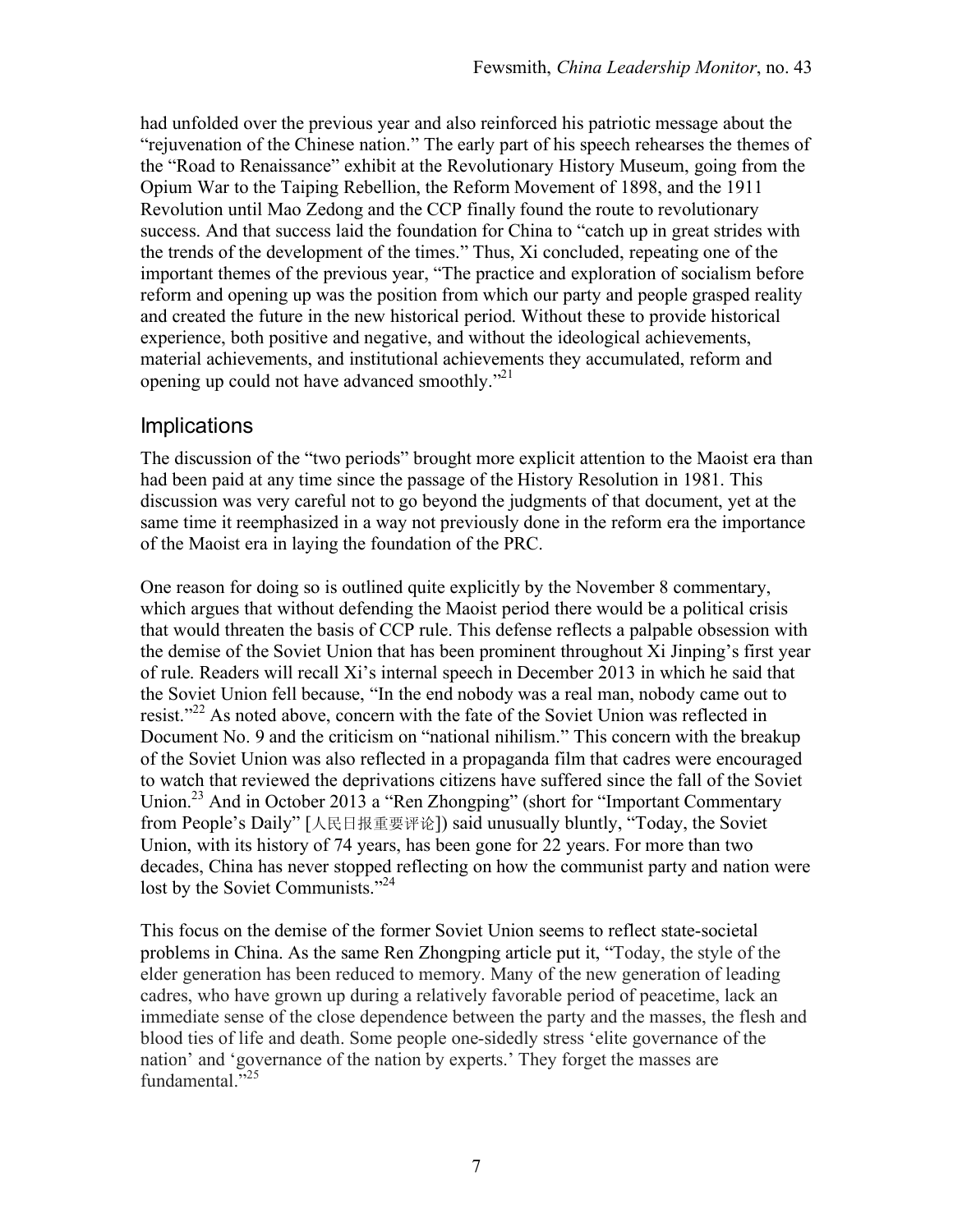Although such statements seem to reflect a party in crisis—something not to be underestimated—they also seem to reflect two other important elements, namely a leadership of "princelings" that harkens back to an earlier ideal of party purity and, at the same time, a very pragmatic leadership that is seeking to instill a renewed sense of party discipline. These two elements are interrelated. Ever since taking office, Xi has reflected the sense of entitlement of a generation that believes it has a right to rule and wants to restore a presumed sense of purpose and idealism that prevailed in the early years of the PRC. At the same time, in order to accomplish their goals, Xi seems to believe that it is necessary to shake up the party and instill a renewed sense of discipline. Emphasis on ideology, the mass line, opposing corruption, and the presumed ideals of the early republic are all tools that he and the leadership can use to strengthen the central leadership and try to impose discipline (or regain responsiveness) in the party.

#### **Notes**

<u>.</u>

<sup>1</sup> "Resolution on certain questions in the history of our party since the founding of the People's Republic of China," available in English at http://www.marxists.org/sub ject/china/documents/cpc/history/01.htm. Note that the Resolution does *not* say that Mao was 70 percent correct and 30 percent wrong. In discussing the "two whatevers" of Hua Guofeng, Deng comments that Mao had once said that he woud be "very happy and satisfied" if later generations would judge him to have been 70 percent right and 30 percent wrong, but Deng does not explicitly affirm this judgment. When discussing the drafts of the history resolution, Deng says that Mao had appraised the Cultural Revolution as 70 percent correct and 30 percent wrong. Deng makes clear that he did not agree with Mao's judgment of the Cultural Revolution. Deng says, "And when he [Mao] referred to the 30 per cent of mistakes, he meant 'overthrowing all' and waging a 'fullscale civil war.' How can anyone reconcile this with the idea of 70 per cent achievements?" See *Selected Works of Deng Xiaoping (1975–1982)* (Beijing: Foreign Languages Press, 1984), pp. 51 and 287, respectively.

<sup>2</sup> "Speech by CPC General Secretary Jiang Zemin at December 26 Beijing rally to commemorate the 100<sup>th</sup> anniversary of Mao Zedong's birth," Xinhua, December 26, 1993.

<sup>3</sup> "Speech by CCP Central Committee General Secretary Hu Jintao at a forum commemorating late chairman Mao Zedong's  $110<sup>th</sup>$  birth anniversary in Beijing on December 26." Xinhua, December 26, 2003.

<sup>4</sup> Zhu Jiamu  $\# \# \pi$ , "The two 30-year [periods] and socialism with Chinese characteristics" (新中国两个30 年与中国特色社会主义道路), available at http://theory.people.com.cn/GB/10242108.html.

<sup>5</sup> Gao Yu 高瑜, "How can Xi Jinping and Ezra Vogel enter a single door, part 2" (奚近平与 傅高义怎么近了一个们 [下]), Deutsche Welle, available at http://www.dw.de/习近平与傅高义 怎么进了一个门下/a-16904285.

<sup>6</sup> Zhu Jiamu 朱佳木, "The two 30-year [periods]."<br><sup>7</sup> Cae Vy 京玲 "Hay sep Yi Jinning and Erre Ve

 $\frac{7}{1}$  Gao Yu  $\overline{a}$  fig. "How can Xi Jinping and Ezra Vogel enter a single door."

 $^8$  Ibid.